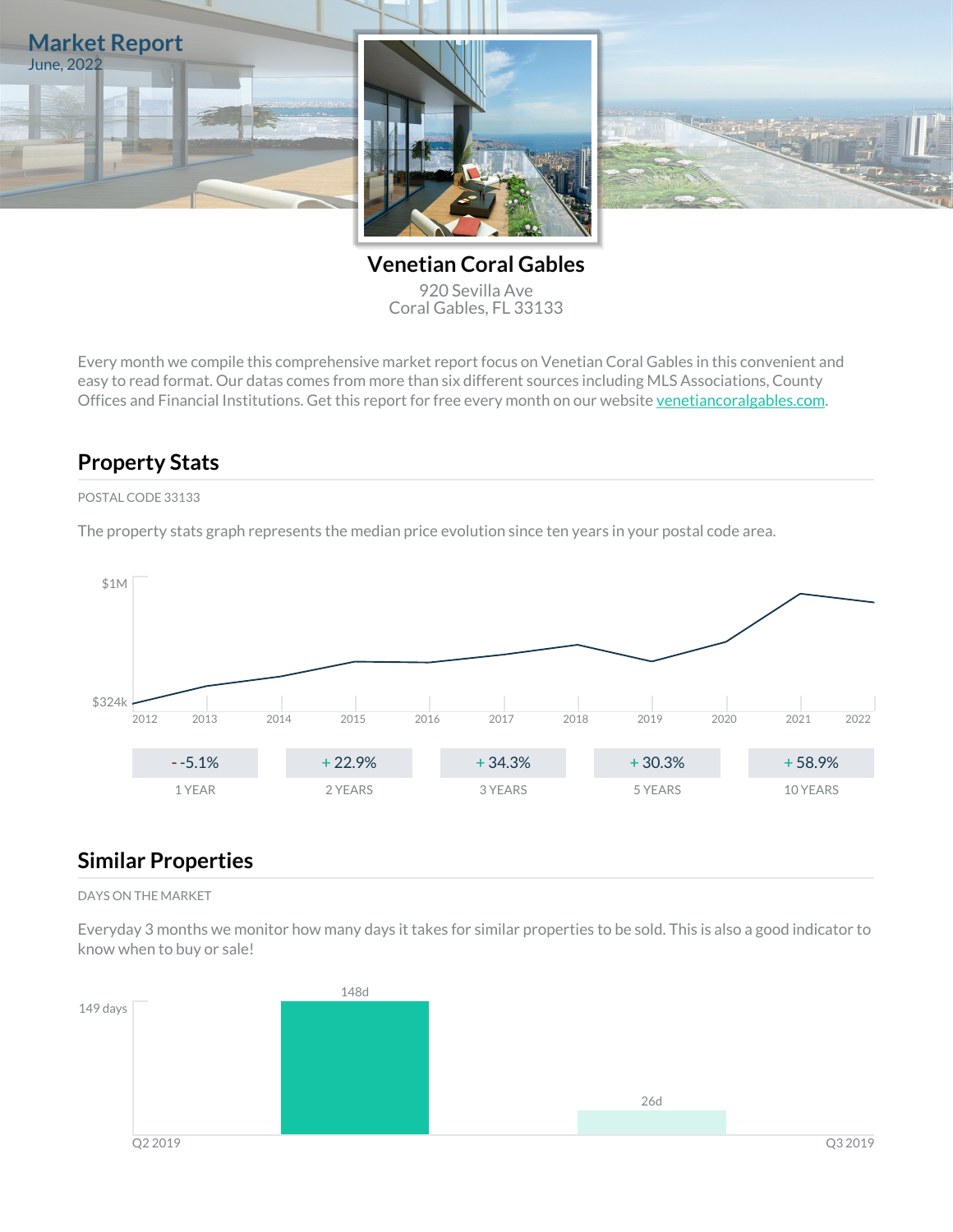## **Mortage Rates**

PER YEAR

Understanding mortgage economics is important when you want to buy with a loan. Below is the historical yearly average mortgage rates in the Unites States retrieved from Freddie Mac©

#### 30 YEARS FIXED 4.4%



### 15 YEARS FIXED 3.9%



### 5/1-YEAR ADJUSTABLE 3.9%



## **Schools**

CLOSEST

Having good schools nearby is important if you have kids or plan to rent or sell your home. Ratings are retrieved from the leading independent and nonprofit GreatSchools©

| FLFMENTARY SCHOOL       | MIDDLE SCHOOL                          | HIGH SCHOOL             |
|-------------------------|----------------------------------------|-------------------------|
| Somerset Gables Academy | George Washington Carver Middle School | Academy Of Arts & Minds |
| 10/10                   | 10/10                                  | 4/10                    |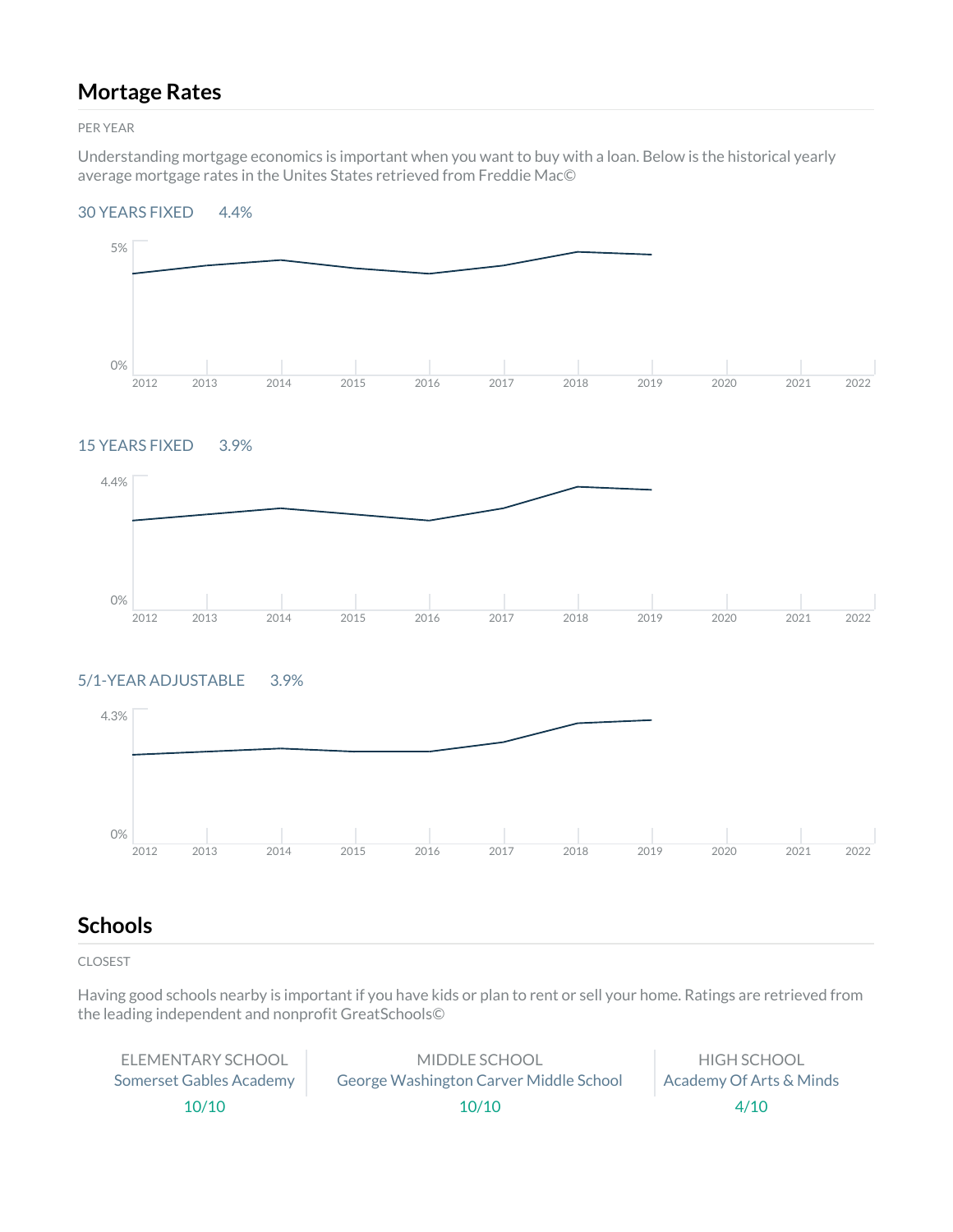# **Insights**

IN VENETIAN CORAL GABLES

Below the average listing prices of available unit per property type.

% to % CAP RATE Yearly net income when rent

0% NEGOTIABILITY What you can negotiate



# **Activity**

SOLD OR RENTED

Below the latest transactions reported by the local MLS Association for Venetian Coral Gables





\$4,000  $\mathbb{F}_{3} \boxplus_{4}$ UNIT RENTED | JUL 2021



\$5,250  $\mathbb{F}_{4} \boxplus_{4}$ UNIT RENTED | JUL 2021





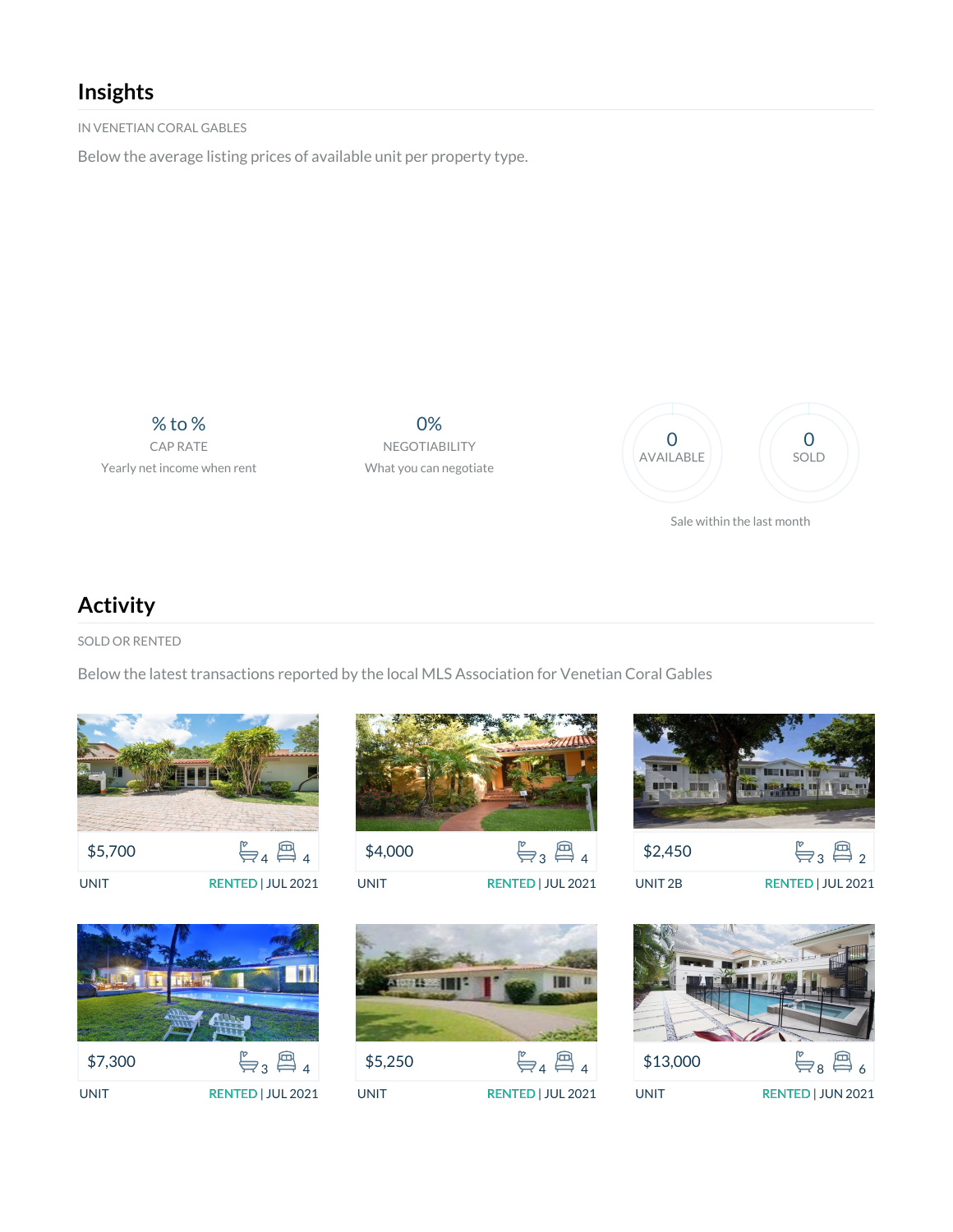# **Sold**

LAST 20 PROPERTIES SOLD IN VENETIAN CORAL GABLES

| Unit    | Price     | Beds/Baths | $$$ /Sqft | Sqft  | <b>Buying Date</b> | Days on Market |
|---------|-----------|------------|-----------|-------|--------------------|----------------|
| 3A      | \$495,000 | 2/2        | \$386.7   | 1,280 | Jul 2019           | 26             |
| 3C      | \$585,000 | 2/2        | \$332.4   | 1,760 | May 2019           | 293            |
| 3B      | \$500,000 | 2/2        | \$390.6   | 1,280 | May 2019           | $\overline{2}$ |
| 3A      | \$372,000 | 2/2        | \$290.6   | 1,280 | May 2013           | 60             |
| $2 - B$ | \$260,000 | 2/2        | \$189.8   | 1,370 | Feb 2011           | 12             |